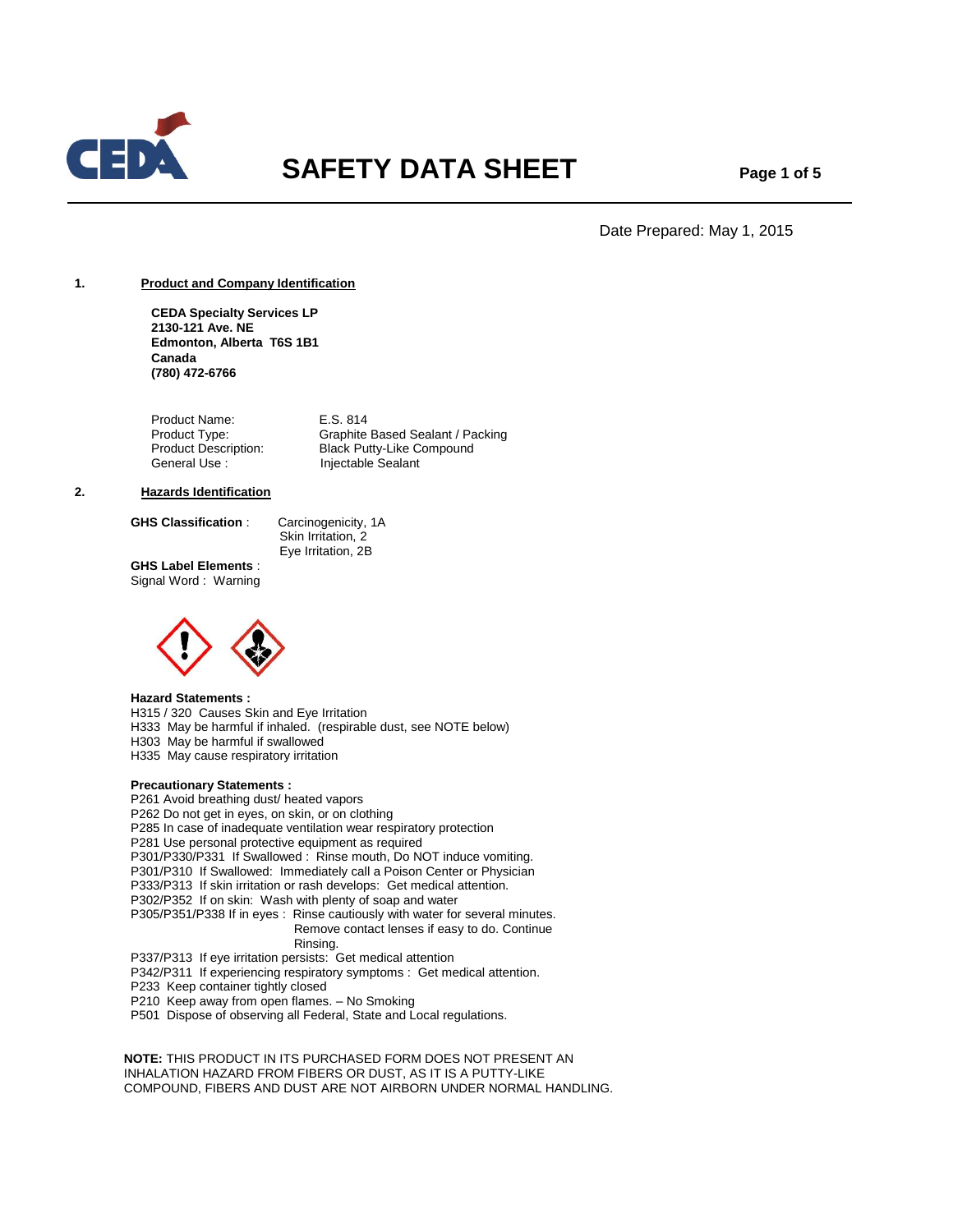# **3. Composition / Information on Ingredients**

| Ingredients             | CAS No.     | % by weight |  |
|-------------------------|-------------|-------------|--|
| <b>Natural Graphite</b> | 7782-42-5   | 20-50       |  |
| Carbon Fiber            | 7440-44-0   | $1 - 20$    |  |
| Crystalline Silica      | None        | $1 - 20$    |  |
| Synthetic Binder*       | Proprietary | $1 - 20$    |  |

\* Synthetic Binder is not considered hazardous according to OSHA criteria

#### **4. First Aid Measures**

| Ingestion:  | DO NOT INGEST. Oral toxicity not determined.                   |
|-------------|----------------------------------------------------------------|
|             | Do NOT induce vomiting. Ingestion not likely.                  |
|             | Call a physician or get medical help immediately.              |
| Inhalation: | Remove to fresh air. If symptoms persist,                      |
|             | seek medical attention.                                        |
|             | Skin Contact: Wash with soap and water, consult physician if   |
|             | rash develops.                                                 |
|             | Eye Contact: Flush with water 15 minutes. If symptoms persist, |
|             | Seek medical attention.                                        |

## **5. Fire Fighting Measures**

 Recommended Extinguishing Agent: Foam, Dry Chemical, Carbon Dioxide, Water Fog Special Fire Fighting Procedures: Self contained breathing apparatus and protective clothing should be worn in fighting fires involving chemicals. (Professionally Trained Personnel). Hazardous Products Formed by Fire or Thermal Decomposition: CO, CO2, Smoke, Incomplete Combustion Products. Oxides of Sulfur, Nitrogen, and Phosphorous may also be formed. Unusual Fire or Explosion Hazards: Closed containers may rupture when exposed to extreme heat or fire conditions Compressed Gases: None Pressure at Room Temperature: Does not apply

## **6. Accidental Release Measures**

Steps to be taken in cases of spill or leak:

 Wear proper personal protective equipment. Remove any sources of ignition from the area and allow hot surfaces to cool. Return uncontaminated material to metal container and seal container tightly. Dispose of contaminated material or waste. Clean up with mineral spirits.

## **7. Handling and Storage**

Storage: Cool, dry, storage . Store in closed containers.

Handling: Avoid contact with skin and eyes. Do not breathe heated vapors. This product in its purchased form does not create an inhalation hazard from fibers or dust. If grinding or sanding or any other process is performed to this compound will cause airborne particles wear appropriate respirator to avoid breathing any dust or vapors. Wear appropriate safety gear as required in work area.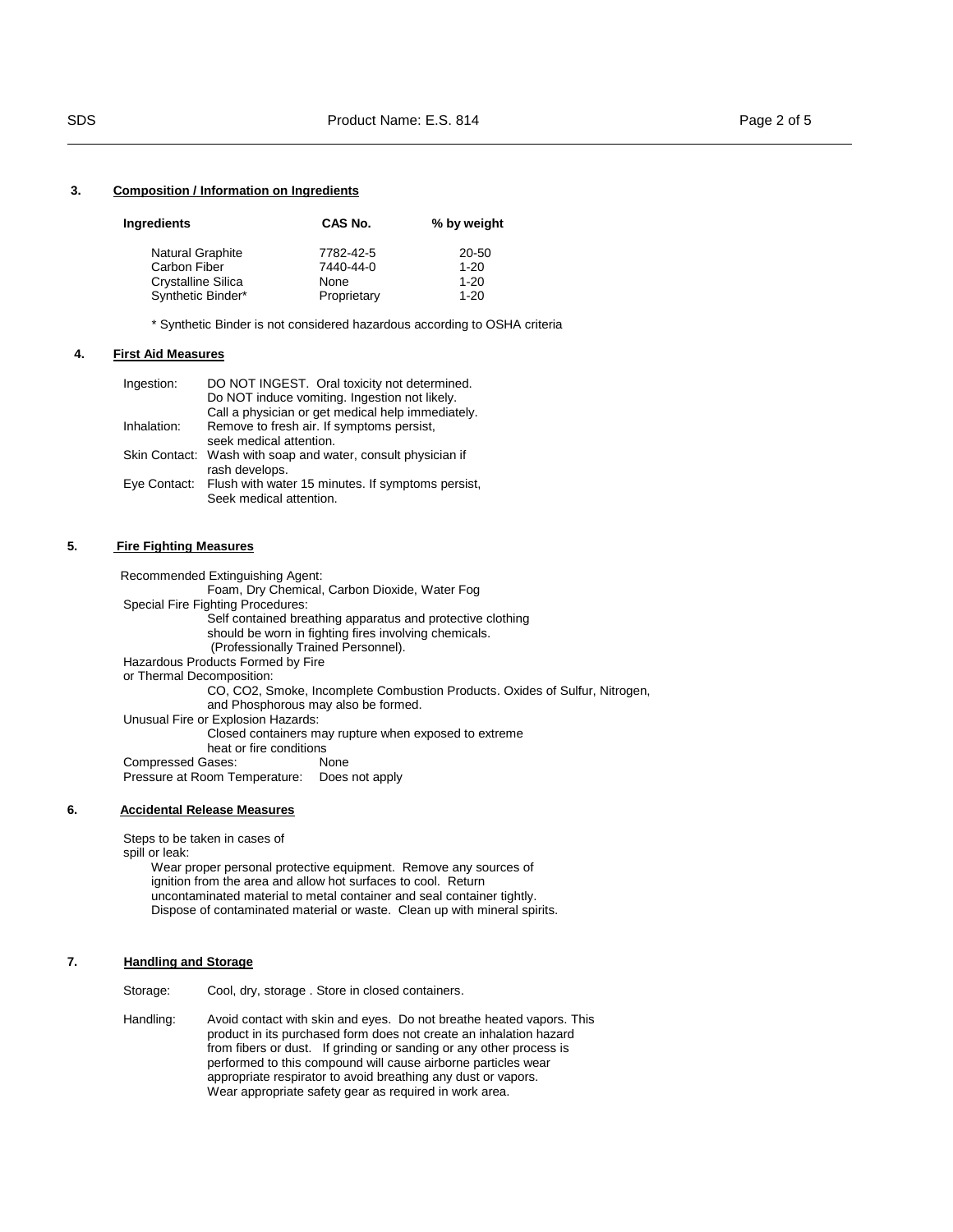# **8. Exposure Controls / Personal Protection**

| <b>Exposure Limits</b><br>Ingredients                                                                                                                   | <b>ACGIH</b><br>(TLV)                                                                                                                                                                                            | OSHA<br>(PEL)                                                                 | <b>OTHER</b>              |
|---------------------------------------------------------------------------------------------------------------------------------------------------------|------------------------------------------------------------------------------------------------------------------------------------------------------------------------------------------------------------------|-------------------------------------------------------------------------------|---------------------------|
| Natural Graphite<br>Carbon Fiber                                                                                                                        | 2.0 mg/m3 TWA Respirable Dust<br>N/E                                                                                                                                                                             | N/E<br>N/E                                                                    | 3 mg/m3 for nuisance dust |
| Crystalline Silica<br>Cristobalite<br>Tridymite<br>Quartz                                                                                               | 0.05 mg/m3 (respirable)<br>0.05 mg/m3 (respirable)<br>0.1 mg/m3 (respirable)                                                                                                                                     | 0.025 mg/m3 (respirable)<br>0.025 mg/m3 (respirable)                          |                           |
| <b>Synthetic Binder</b><br>(as a mist, if mist is generated)                                                                                            | 5mg/m3 TWA<br>10 mg/m3 STEL                                                                                                                                                                                      | 5mg/m3                                                                        |                           |
| Personal Protective Equipment (PPE)<br><b>Safety Glasses</b><br>Eyes:<br>Skin:<br>Chemical resistant gloves.<br>Other Protective Clothing or Equipment: | Full face shield recommended. (during injection process)<br>Respiratory Protection: NIOSH approved for organic vapors and dust.<br>Work / Hygienic Practices: Avoid contact with skin. Wash hands before eating. | Coveralls or other protective clothing. Safety equipment as required in area. |                           |

Engineering Controls : Ventilation: (if heated) Local exhaust if poorly ventilated area or in confined spaces.

# **9. Chemical and Physical Properties**

| Appearance:<br>Odor:<br>pH:<br>Solubility in Water:<br>Specific Gravity:<br><b>Evaporation Rate:</b><br>Boiling Point:<br>Melting Point:<br>Vapor Pressure: | Black putty-like compound<br>Mild Odor<br>7.03<br>NIL<br>1.9 (compressed) $(H2O = 1)$<br>Not Applicable<br>Not Applicable<br>Not Applicable<br>Not Established |  |                                                      |  |
|-------------------------------------------------------------------------------------------------------------------------------------------------------------|----------------------------------------------------------------------------------------------------------------------------------------------------------------|--|------------------------------------------------------|--|
| Vapor Density:<br><b>VOC Content:</b><br>Flash Point:                                                                                                       | Not Established<br>None<br>$>205$ F                                                                                                                            |  | Method: ASTM D93-13 Pensky Martens Closed Cup (PMCC) |  |

Flammable Limits: LEL: Not Established UEL: Not Established

# **10. Stability and Reactivity**

| Stability:                | Stable                                                                                                             |
|---------------------------|--------------------------------------------------------------------------------------------------------------------|
| Hazardous Polymerization: | Will not occur                                                                                                     |
| Hazardous Decomposition   |                                                                                                                    |
| Or By-Products:           | CO, CO2, Smoke, Incomplete Combustion Products. Oxides of Sulfur, Nitrogen,<br>and Phosphorous may also be formed. |
| Incompatibility:          | Strong Oxidizers and Strong Acids, Mineral Acids,<br>Alkalies.                                                     |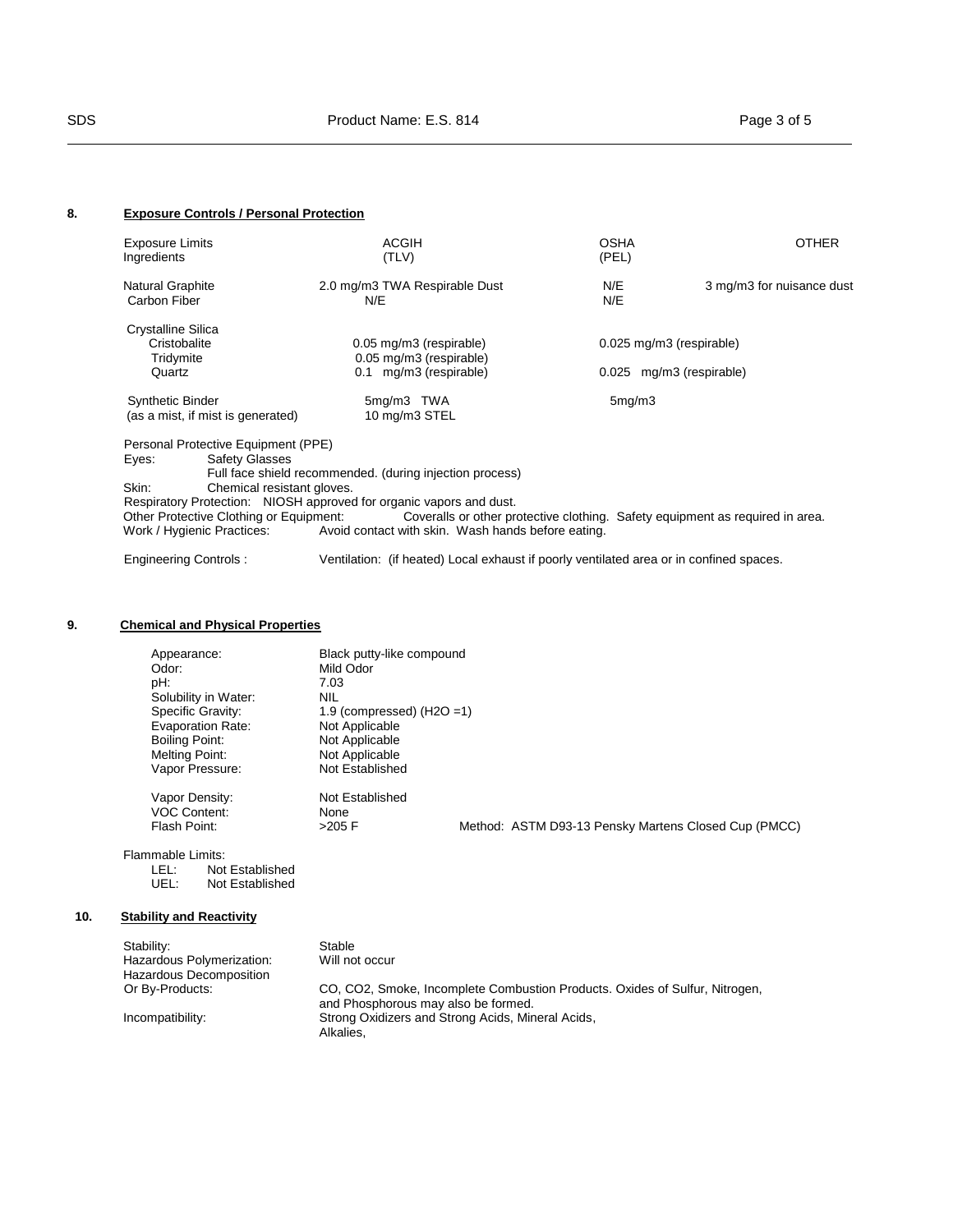## **11. Toxicology Information**

| Signs and Symptoms of Overexposure: Inhalation: (heated vapors), respiratory irritation.<br><b>Eyes:</b> Redness and irritation.<br>Skin: Chemical dermatitis, redness and itching.                                                        |                                                                                                                                                                                                                                                                                                                                                                                                           |
|--------------------------------------------------------------------------------------------------------------------------------------------------------------------------------------------------------------------------------------------|-----------------------------------------------------------------------------------------------------------------------------------------------------------------------------------------------------------------------------------------------------------------------------------------------------------------------------------------------------------------------------------------------------------|
| Pre-existing skin condition if prolonged exposure<br>to skin. (Wear chemical resistant gloves)<br>Respiratory conditions if exposed to dust, fibers or heated vapors.<br>Dust exposure is not a hazard with this product under normal use. |                                                                                                                                                                                                                                                                                                                                                                                                           |
|                                                                                                                                                                                                                                            |                                                                                                                                                                                                                                                                                                                                                                                                           |
|                                                                                                                                                                                                                                            |                                                                                                                                                                                                                                                                                                                                                                                                           |
|                                                                                                                                                                                                                                            |                                                                                                                                                                                                                                                                                                                                                                                                           |
| Dermal LD50 > 2000 mg/kg (rat)                                                                                                                                                                                                             |                                                                                                                                                                                                                                                                                                                                                                                                           |
| redness, itching                                                                                                                                                                                                                           |                                                                                                                                                                                                                                                                                                                                                                                                           |
| <b>Inhalation:</b> Crystalline Silica, respirable size NTP Known Carcinogen.                                                                                                                                                               |                                                                                                                                                                                                                                                                                                                                                                                                           |
| Chronic Health Hazards:                                                                                                                                                                                                                    | <b>Existing Conditions Aggravated</b><br>Product is in a putty form.<br>Crystalline Silica (respirable size) Known to be a Carcinogen<br>Crystalline Silica, Group 1 IARC<br>NO.<br>Toxicity: Mixture, Not determined<br>Synthetic Binder: Oral LD50 >5000 mg/kg (rat)<br><b>Skin:</b> Contact on bare skin can cause chemical dermatitis,<br><b>Inhalation:</b> (heated vapors), respiratory irritation. |

INHALATION HAZARD FROM FIBERS OR DUST, AS IT IS A PUTTY-LIKE COMPOUND. FIBERS AND DUST ARE NOT AIRBORN UNDER NORMAL HANDLING.

# **12. Ecological Information**

Synthetic Binder Only: Acute aquatic toxicity values are greater than 1000 mg/l. Regarded as inherently biodegradable.

# **13. Disposal Considerations**

Recommended Methods of Disposal:

RCRA 40 CFR 261 Classification : This product as purchased does not fall under current US EPA RCRA Definitions of Hazardous Waste.

Certain state regulations could affect whether a material is considered a hazardous waste upon disposal. It must also be noted that a material can become a hazardous waste if it is mixed with or comes in contact with a hazardous substance during use. Under RCRA it is the responsibility of user of a product to determine at the time of disposal, whether a material should be classified as a hazardous waste.

# **14. Transport Information**

DOT (49 CFR 172): Not Regulated

IATA : Not Regulated

Liquid / Solid (per ASTM D 4359-90) : Material is a solid